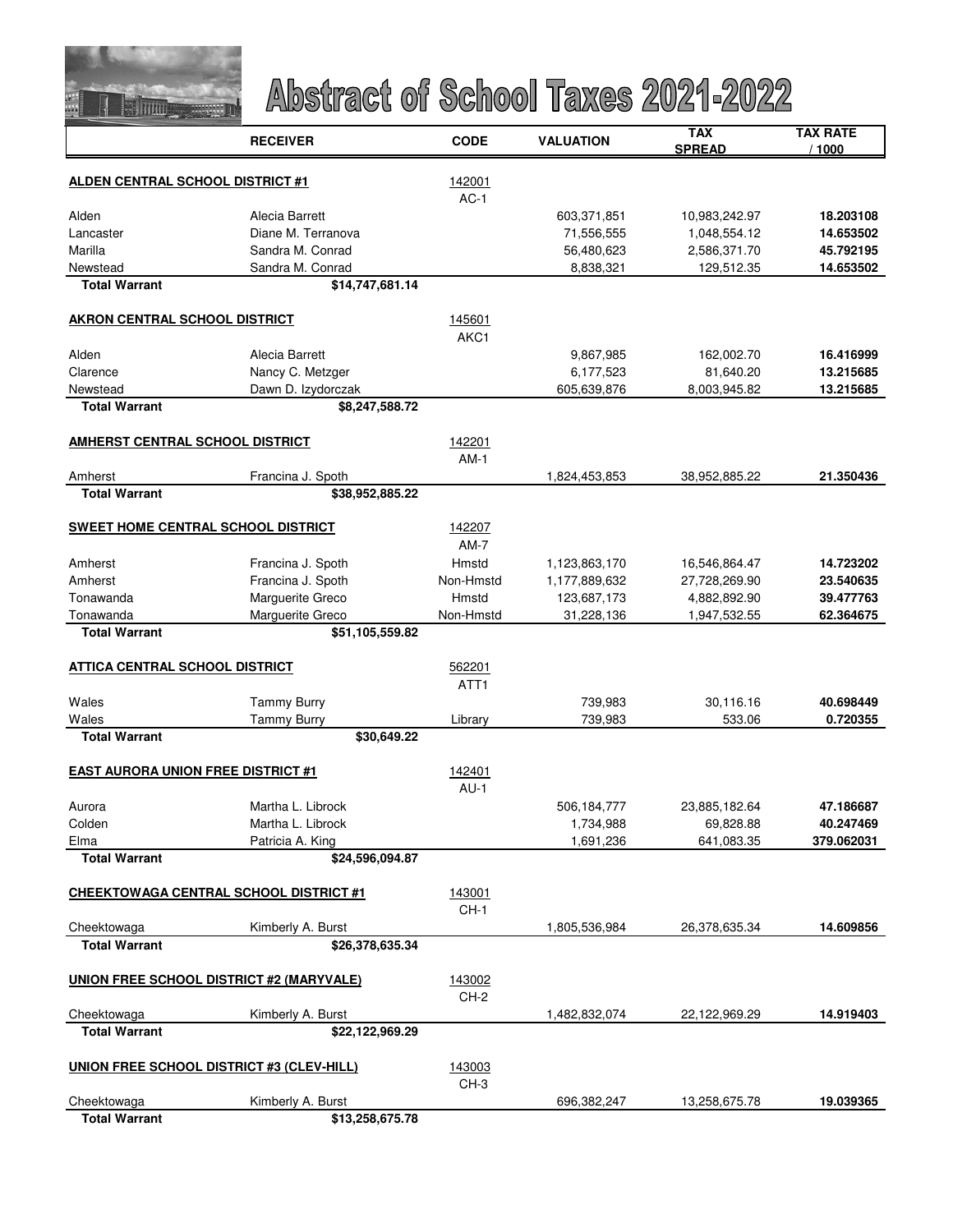

|                                              | <b>RECEIVER</b>         | <b>CODE</b>      | <b>VALUATION</b> | <b>TAX</b><br><b>SPREAD</b> | <b>TAX RATE</b><br>/ 1000 |
|----------------------------------------------|-------------------------|------------------|------------------|-----------------------------|---------------------------|
|                                              |                         |                  |                  |                             |                           |
| <b>UNION FREE SCHOOL DISTRICT #9 (SLOAN)</b> |                         | 143009<br>CH-9   |                  |                             |                           |
| Cheektowaga                                  | Kimberly A. Burst       |                  | 685,405,877      | 14,683,001.85               | 21.422346                 |
| West Seneca                                  | Amy M. Kobler           |                  | 12,453,087       | 784,630.39                  | 63.006899                 |
| <b>Total Warrant</b>                         | \$15,467,632.24         |                  |                  |                             |                           |
| <b>CLARENCE CENTRAL SCHOOL DISTRICT</b>      |                         | 143201           |                  |                             |                           |
|                                              |                         | CLC1             |                  |                             |                           |
| Amherst                                      | Francina J. Spoth       |                  | 119,016,376      | 1,713,452.94                | 14.396783                 |
| Clarence                                     | Nancy C. Metzger        |                  | 3,776,390,475    | 47,843,978.38               | 12.669235                 |
| Lancaster                                    | Diane M. Terranova      |                  | 71,181,190       | 901,825.53                  | 12.669436                 |
| Newstead                                     | Dawn D. Izydorczak      |                  | 152,730,567      | 1,934,969.36                | 12.669169                 |
| <b>Total Warrant</b>                         | \$52,394,226.21         |                  |                  |                             |                           |
| SPRINGVILLE-GRIFFITH INSTITUTE               |                         | 143801           |                  |                             |                           |
|                                              |                         | CNC <sub>1</sub> |                  |                             |                           |
| Aurora                                       | Martha L. Librock       |                  | 902,691          | 47,848.07                   | 53.006034                 |
| Boston                                       | Darlene G. Schweikert   |                  | 52,865,840       | 1,113,206.14                | 21.057192                 |
| Colden                                       | Darlene G. Schweikert   |                  | 77,867,958       | 3520490.51                  | 45.211029                 |
| Collins                                      | Darlene G. Schweikert   |                  | 37,759,199       | 1,261,793.38                | 33.416847                 |
| Concord                                      | Darlene G. Schweikert   |                  | 237,230,540      | 10,129,579.18               | 42.699305                 |
| Sardinia                                     | Darlene G. Schweikert   |                  | 25,500,395       | 834,012.12                  | 32.705851                 |
| <b>Total Warrant</b>                         | \$16,906,929.40         |                  |                  |                             |                           |
| DEPEW UNION FREE SCHOOL                      |                         | 143007           |                  |                             |                           |
|                                              |                         | <b>DUFC</b>      |                  |                             |                           |
| Cheektowaga                                  | Kimberly A. Burst       |                  | 788,163,631      | 13,324,261.01               | 16.905454                 |
| Lancaster                                    | Diane M. Terranova      |                  | 337,894,361      | 5,712,257.91                | 16.905455                 |
| <b>Total Warrant</b>                         | \$19,036,518.92         |                  |                  |                             |                           |
| <b>EDEN CENTRAL SCHOOL DISTRICT #1</b>       |                         | 144001           |                  |                             |                           |
|                                              |                         | $EC-1$           |                  |                             |                           |
| <b>Boston</b>                                | <b>Emily Hawkins</b>    |                  | 118,858,493      | 2,631,710.91                | 22.141547                 |
| Concord                                      | <b>Emily Hawkins</b>    |                  | 5,768,989        | 259,016.86                  | 44.898137                 |
| Eden                                         | <b>Emily Hawkins</b>    |                  | 344,238,261      | 10,909,875.05               | 31.692802                 |
| Evans                                        | Lynn M. Krajacic        |                  | 49,358,677       | 1,092,877.47                | 22.141547                 |
| <b>North Collins</b>                         | <b>Emily Hawkins</b>    |                  | 11,079,945       | 271,346.66                  | 24.489892                 |
| <b>Total Warrant</b>                         | \$15,164,826.95         |                  |                  |                             |                           |
| <b>FRONTIER CENTRAL SCHOOL DISTRICT #4</b>   |                         | 144804           |                  |                             |                           |
|                                              |                         | $FR-4$           |                  |                             |                           |
| Eden                                         | Catherine A. Rybczynski |                  | 1,177,374        | 28,588.00                   | 24.281155                 |
| Hamburg                                      | Catherine A. Rybczynski |                  | 1,442,560,381    | 43,551,365.29               | 30.190324                 |
| <b>Total Warrant</b>                         | \$43,579,953.29         |                  |                  |                             |                           |
| <b>GRAND ISLAND CENTRAL SCHOOL DISTRICT</b>  |                         | 144601           |                  |                             |                           |
|                                              |                         | GIC <sub>1</sub> |                  |                             |                           |
| Grand Island                                 | Patricia A. Frentzel    |                  | 2,240,507,936    | 36,289,061.18               | 16.196801                 |
| <b>Total Warrant</b>                         | \$36,289,061.18         |                  |                  |                             |                           |
| <b>GOWANDA CENTRAL SCHOOL DISTRICT</b>       |                         | 047201           |                  |                             |                           |
|                                              |                         | GOC1             |                  |                             |                           |
| Collins                                      | <b>Community Bank</b>   |                  | 92,612,935       | 2,299,045.17                | 24.824234                 |
| Collins                                      | <b>Community Bank</b>   | Library          | 92,612,935       | 33,493.09                   | 0.361648                  |
| <b>North Collins</b>                         | <b>Community Bank</b>   |                  | 17,759           | 307.26                      | 17.301739                 |
| North Collins                                | <b>Community Bank</b>   | Library          | 17,759           | 4.48                        | 0.252057                  |
| <b>Total Warrant</b>                         | \$2,332,850.00          |                  |                  |                             |                           |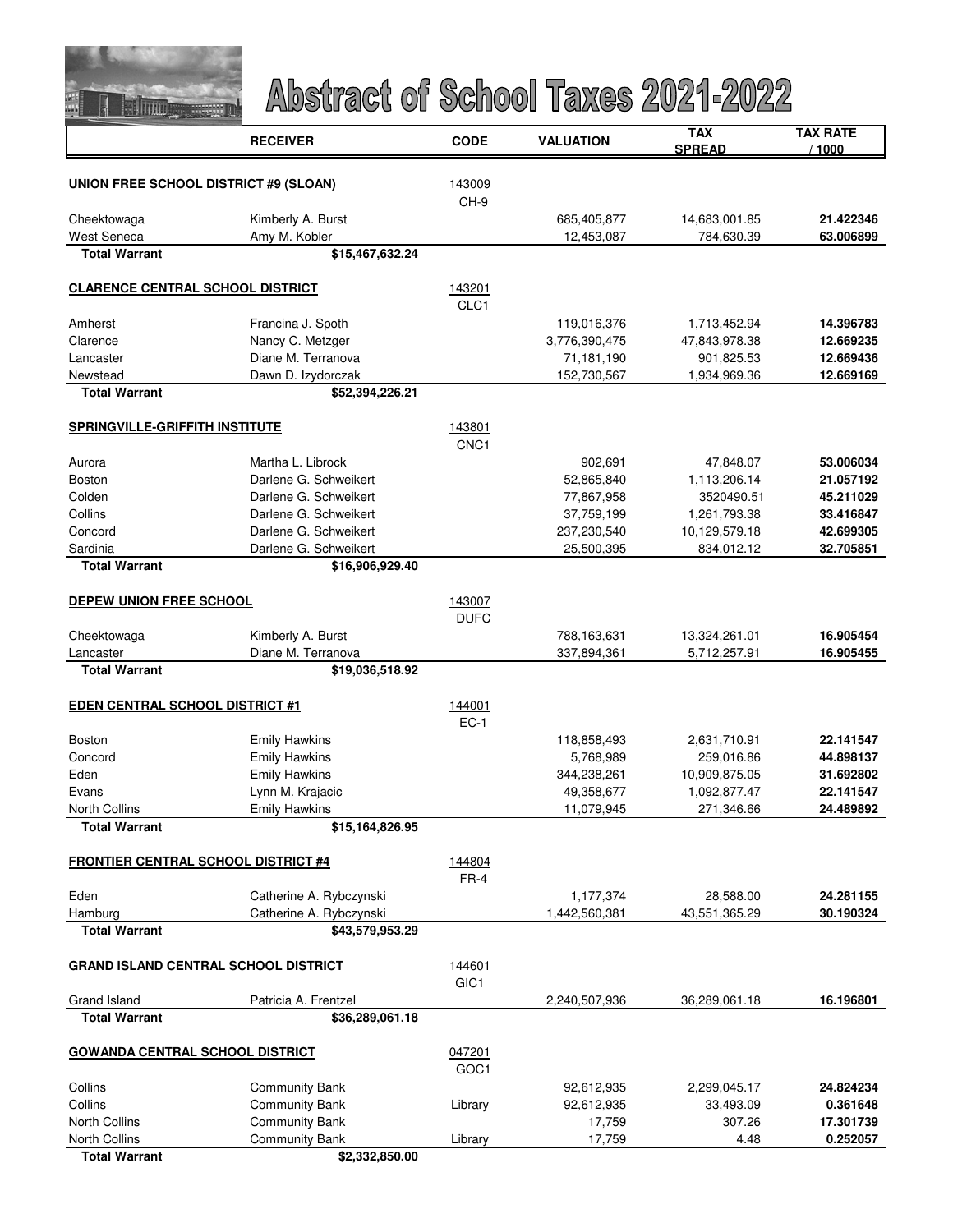

|                                                 | <b>RECEIVER</b>         | <b>CODE</b>      | <b>VALUATION</b> | <b>TAX</b><br><b>SPREAD</b> | <b>TAX RATE</b><br>/1000 |
|-------------------------------------------------|-------------------------|------------------|------------------|-----------------------------|--------------------------|
| HAMBURG CENTRAL SCHOOL DISTRICT                 |                         | 144801           |                  |                             |                          |
|                                                 |                         | $HC-1$           |                  |                             |                          |
| <b>Boston</b>                                   | Catherine A. Rybczynski |                  | 301,176,094      | 6,733,584.58                | 22.357633                |
| Eden                                            | Catherine A. Rybczynski |                  | 6,376,906        | 204,074.40                  | 32.002102                |
| Hamburg                                         | Catherine A. Rybczynski |                  | 724,446,323      | 28,838,391.93               | 39.807493                |
| Orchard Park                                    | Catherine A. Rybczynski |                  | 95,630,152       | 3,629,736.23                | 37.955981                |
| <b>Total Warrant</b>                            | \$39,405,787.14         |                  |                  |                             |                          |
| <b>HOLLAND CENTRAL SCHOOL DISTRICT</b>          |                         | 145001           |                  |                             |                          |
|                                                 |                         | HDC <sub>1</sub> |                  |                             |                          |
| Aurora                                          | Martha L. Librock       |                  | 5,833,854        | 234,445.02                  | 40.186988                |
| Colden                                          | Jill Dix                |                  | 49,096,437       | 1,682,020.32                | 34.259519                |
| Concord                                         | Jill Dix                |                  | 305,772          | 9,893.62                    | 32.356213                |
| Holland                                         | Jill Dix                |                  | 225,058,858      | 3,745,105.43                | 16.640560                |
| Sardinia                                        | Jill Dix                |                  | 28,872,167       | 715,590.77                  | 24.784796                |
| Wales                                           | Jill Dix                |                  | 29,628,648       | 986,061.43                  | 33.280676                |
| <b>Total Warrant</b>                            | \$7,373,116.59          |                  |                  |                             |                          |
| <b>IROQUOIS CENTRAL SCHOOL DISTRICT #1</b>      |                         | 144201           |                  |                             |                          |
|                                                 |                         | IRC <sub>1</sub> |                  |                             |                          |
| Aurora                                          | Martha L. Librock       |                  | 21,061,285       | 995,354.41                  | 47.259909                |
| Elma                                            | Patricia A. King        |                  | 55,590,116       | 21,169,192.80               | 380.808574               |
| Lancaster                                       | Diane M. Terranova      |                  | 15,112,375       | 210,751.17                  | 13.945602                |
| Marilla                                         | Dawn Pearce             |                  | 131,040,914      | 5,637,200.73                | 43.018631                |
| Wales                                           | Melinda Eaton           |                  | 92,994,392       | 3,650,199.23                | 39.251821                |
| <b>Total Warrant</b>                            | \$31,662,698.34         |                  |                  |                             |                          |
| <b>LANCASTER CENTRAL SCHOOL DISTRICT #1</b>     |                         | 145201           |                  |                             |                          |
|                                                 |                         | $LC-1$           |                  |                             |                          |
| Cheektowaga                                     | Kimberly A. Burst       |                  | 520,940,365      | 7,294,155.42                | 14.001901                |
| Elma                                            | Patricia A. King        |                  | 696,706          | 273,186.73                  | 392.111917               |
| Lancaster                                       | Diane M. Terranova      |                  | 3,590,507,168    | 50,209,975.38               | 13.984090                |
| <b>Total Warrant</b>                            | \$57,777,317.53         |                  |                  |                             |                          |
| LAKE SHORE CENTRAL EVANS-BRANT SCHOOLS          |                         | 144401           |                  |                             |                          |
|                                                 |                         | LSC <sub>1</sub> |                  |                             |                          |
| Brant                                           | Barbara Daniel          |                  | 96,119,988       | 1,959,416.62                | 20.385111                |
| Eden                                            | Lynn M. Krajacic        |                  | 2,802,750        | 76,179.16                   | 27.180147                |
| Evans                                           | Lynn M. Krajacic        |                  | 864,717,288      | 16,420,004.17               | 18.988870                |
| <b>Total Warrant</b>                            | \$18,455,599.95         |                  |                  |                             |                          |
| <b>NORTH COLLINS CENTRAL SCHOOL DISTRICT #1</b> |                         | 145801<br>NCC1   |                  |                             |                          |
| Brant                                           | Jan Hutchinson          |                  | 27,104,522       | 574,406.21                  | 21.192265                |
| Collins                                         | Jan Hutchinson          |                  | 6,722,256        | 210,592.80                  | 31.327697                |
| Concord                                         | Jan Hutchinson          |                  | 27,564,455       | 1,103,400.59                | 40.029835                |
| Eden                                            | Jan Hutchinson          |                  | 616,167          | 17,410.64                   | 28.256366                |
| Evans                                           | Lynn M. Krajacic        |                  | 5,969,346        | 117,839.30                  | 19.740739                |
| <b>North Collins</b>                            | Jan Hutchinson          |                  | 167,130,136      | 3,649,195.43                | 21.834455                |
| <b>Total Warrant</b>                            | \$5,672,844.97          |                  |                  |                             |                          |